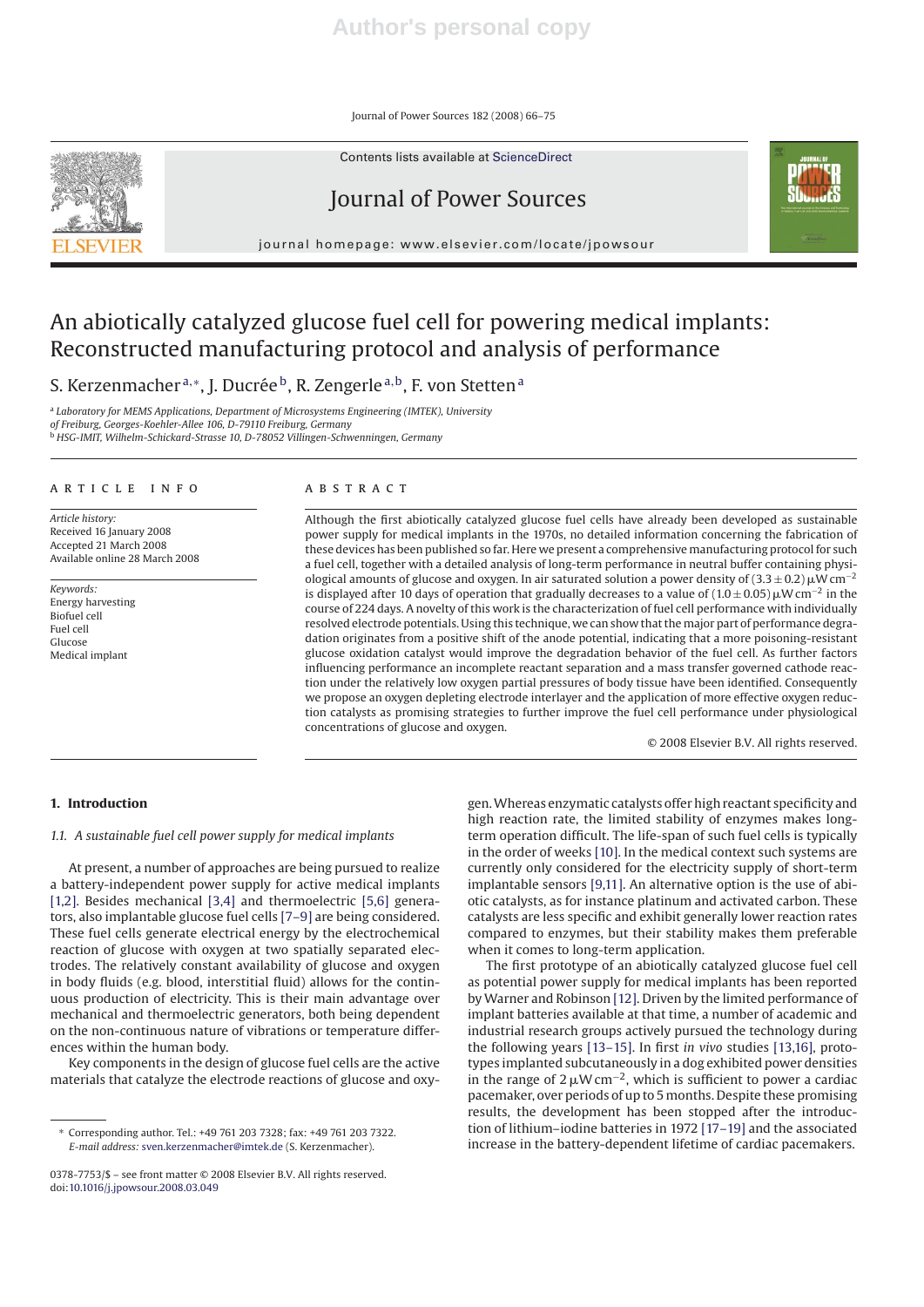In the recent years two trends have revived the interest in abiotically catalyzed glucose fuel cells. On one side the lack of a truly sustainable implant power supply becomes more and more evident with the increasing number of low power MEMS (micro-electromechanical systems) implants [2]. At the same time there has been considerable progress in designing power efficient implant electronics, for example low power pacemaker circuits [20] or highly efficient bionic ear processors [21]. The applicability of abiotically catalyzed glucose fuel cells is thus no longer concentrated on cardiac pacemakers, but appears feasible for a wider range of implantable devices.

# *1.2. Manufacturing protocols and long-term performance studies in the literature*

Although the general design and performance of abiotically catalyzed glucose fuel cells has been described in the literature before [13,15,22], the published information concerning manufacturing protocols and also performance characterization is inconclusive. Presumably due to the strong industry involvement, proprietary knowledge has often not been disclosed. An extensive literature review covering the available construction and performance data has been prepared by our group [23].

As key components the fabrication of the fuel cell electrodes is of particular interest. Whereas also commercially available platinum black fuel cell electrodes have been used[15,24], Rao et al. described the fabrication of electrodes from activated carbon with a glucose permeable polymer hydrogel as binder [14,22]. Similarly, Gebhardt et al. [25] reported the fabrication of self-supporting Raney-type electrodes for glucose oxidation from platinum–nickel alloy foils. Unfortunately the experimental procedures are not described in detail, rendering the reproduction of the historic work difficult.

In summary, a limitation of all literature reports is the lack of a comprehensive work that links a defined fabrication procedure to fuel cell performance. Furthermore, the long-term functionality of the historic devices has only been reported in terms of overall performance. A detailed investigation of the degradation behavior of the individual electrodes, pre-requisite for specific optimization, has to our best knowledge not yet been carried out. In the present work we address both issues by presenting a complete manufacturing procedure reconstructed from the available literature data of Rao et al. [14,16,22,26,27], together with the long-term *in vitro* performance of the anode and cathode over a period of 240 days. In addition the sensitivity of fuel cell performance to a variation of glucose and oxygen concentrations within the physiological range is investigated.

In Section 2 of this paper the general design and the selection of fuel cell materials are described, whereas the reconstructed manufacturing protocol is presented in Section 3. Section 4 comprises the experimental procedures for fuel cell characterization and data analysis, followed by the results and discussion part in Section 5 and a final conclusion.

#### **2. Design of an abiotically catalyzed glucose fuel cell**

For application as an implantable power supply, the fuel cell reconstructed in this work has to meet a number of requirements. Of utmost importance is the selection of potentially biocompatible materials that are amenable to established sterilization techniques, e.g. heat sterilization at 121 ℃. To facilitate implantation and system integration, a surface mountable fuel cell would be desirable that operates in tissue rather than directly in the blood stream. Such a device can be implemented as an external coating to medical implants and would allow for the construction of a fully integrated system, without the need for additional surgery and intra-body wire connections. Based on these requirements we identified the design originally reported by Rao et al.[14] as a promising approach for the reconstruction of a manufacturing protocol. In first animal trials their fuel cell showed encouraging results, exhibiting power densities of 1.6  $\mu$ W cm<sup>-2</sup> over a period of 150 days [16].

In the following sections the deduced reactant separation concept as well as the fuel cell construction materials used in this work are described and compared to the original design.

## *2.1. Reactant separation concept*

With conventional fuel cells it is common to supply the reactants separately to the electrodes. This is not possible for a fuel cell operating in equilibrium with physiological fluid (e.g. interstitial fluid, blood), where both, oxygen and glucose, are dissolved. Catalysts for the selective reduction of oxygen in the presence of glucose are known, e.g. silver or activated carbon [26]. However, no non-enzymatic catalyst is presently available that allows for the selective glucose electro-oxidation in the presence of oxygen. On the surface of a noble metal catalyst both, glucose oxidation and oxygen reduction can therefore take place simultaneously. As a consequence the anode attains a mixed potential between the potentials of glucose oxidation and oxygen reduction. The terminal voltage of the fuel cell is thus drastically lowered, impairing the generation of electricity.

In order to circumvent this electrochemical short-circuit, we selected a variant of the electrode arrangement originally proposed by Rao et al. [28]. The reactant mixture diffuses from the surrounding environment into the fuel cell. Oxygen is selectively reduced at the outer *oxygen-selective cathode* (e.g. activated carbon, silver) and thus removed from the reactant mixture. This results in a predominantly anoxic region inside the fuel cell. There the electro-oxidation of glucose can take place at a non-selective platinum anode. The fuel cell can be mounted on an impermeable surface, since reactant access from one side is sufficient (Fig. 1). Both electrodes are fabricated from electrically conductive catalyst particles embedded in a glucose permeable polymer hydrogel binder. A separator membrane that allows for the diffusion of glucose and oxygen electrically insulates the electrodes.

Although this two-electrode setup is described in a patent by Rao et al. [29], performance data is only available for a version with a *central anode* arranged between *two* cathodes. This has to be considered when comparing the power density of their devices to the fuel cell described in this work.

## *2.2. Selection of fuel cell materials*

The fuel cell materials used in this work are compared to the materials reported in historic works [14,16,22,26,27] in Table 1. As Rao et al. we used activated carbon as cathode catalyst, whereas our anode catalyst consisted of an activated carbon supported platinum–bismuth alloy. This catalyst is commercially available and has been specifically developed for the direct oxidation of glucose to gluconic acid [31]. From the various reported binders for electrode fabrication we selected a poly(vinyl alcohol)–poly(acrylic acid) hydrogel (PVA–PAA) since it can be easily crosslinked by thermal esterification. Instead of the originally reported silver mesh we employ a current collector made from platinum mesh, due to its chemical inertness and biocompatibility. As glucose permeable separator membrane between the electrodes, a commercially available, sterilizable polyethersulfone filter membrane has been chosen. To replace the original epoxy casing, a jet-cut polycarbonate frame was designed as structural support in which the fuel cell components are clamped together between silicone rubber gaskets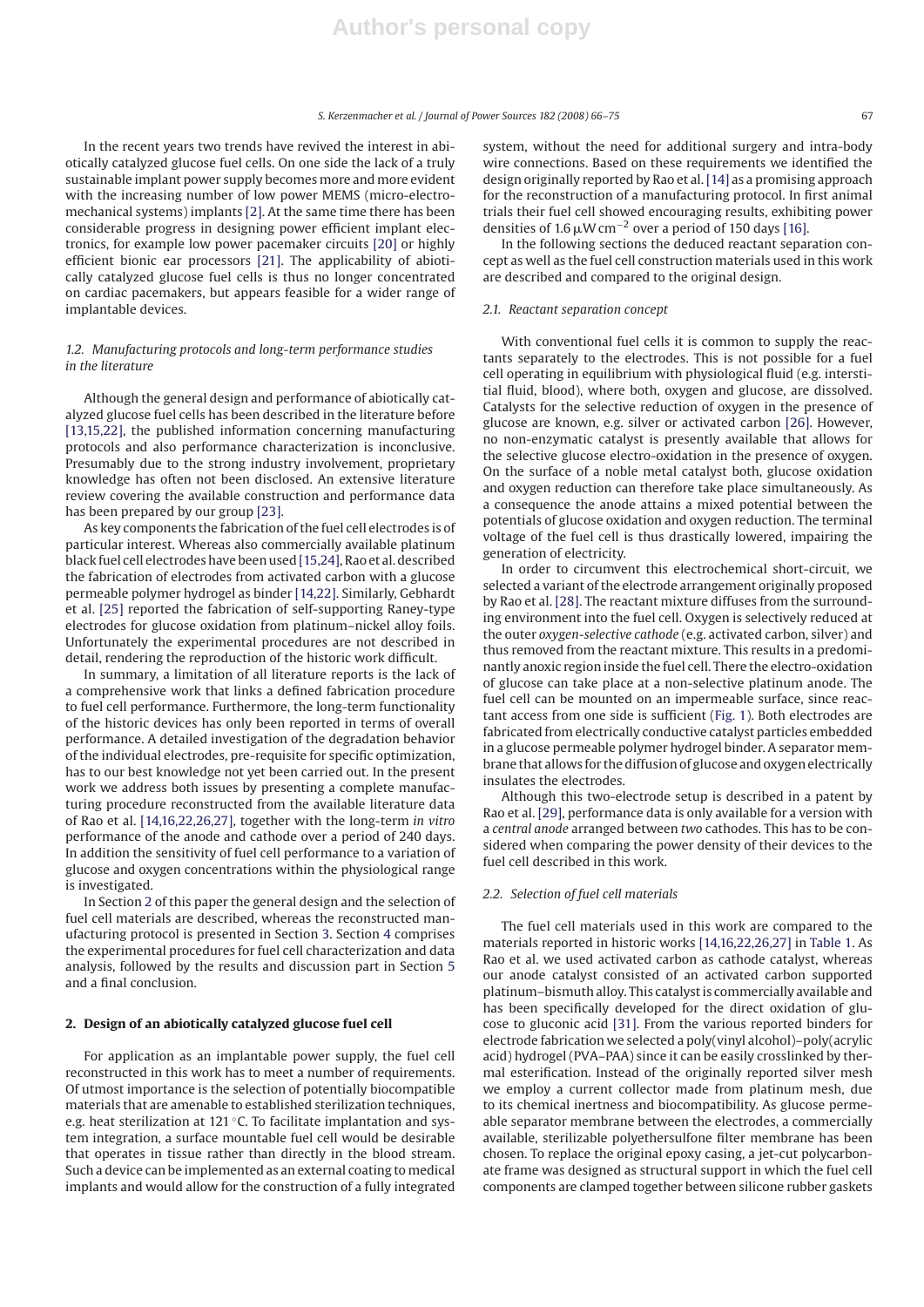68 *S. Kerzenmacher et al. / Journal of Power Sources 182 (2008) 66–75*



**Fig. 1.** (A) Reactant separation with oxygen-selective cathode catalyst and surface mountable electrode arrangement (after [28]). See text for explanations. (B) Principal electrode reactions of an abiotically catalyzed glucose fuel, assuming that glucose ( $C_6H_{12}O_6$ ) is oxidized to gluconic acid ( $C_6H_{12}O_7$ ) as the main reaction product (after [30]).

(Fig. 3). The frame allows for a rapid and versatile assembly of fuel cells for lab experiments. All fuel cell materials used in the present work have been chosen to be sterilizable and at least potentially biocompatible or non-toxic. Carbon and platinum [32] as well as PVA-based hydrogels [33,34] possess an established record of biocompatibility. Similarly, the polyethersulfone filter membrane has passed the *in vivo Biological Reactivity Test* according to USP Chapter 88 (Supor 450 product data sheet, Pall Corp., Ann Arbor, MI). A dedicated biocompatibility study for bismuth is – to our best knowledge – not available, yet. However, bismuth compounds have found wide use in the pharmaceutical field [35] and can thus be assumed to be non-toxic.

## **3. Reconstructed manufacturing protocol**

The manufacturing of a complete fuel cell starts from a current collector that is impregnated with catalyst ink to form the individual electrodes. Together with a glucose permeable separator membrane the electrodes are then clamped together in a polycarbonate frame that gives structural support to the whole assembly. In the following section the individual manufacturing steps and materials are described in detail.

#### *3.1. Current collector preparation*

Plain weave platinum mesh (82 wires per inch, 60 $\mu$ m wire diameter, Goodfellow, Bad Nauheim, Germany) with the dimensions 1.6 cm  $\times$  2.0 cm was cleaned with acetone and annealed for 30 min at  $700\,^{\circ}$ C in air atmosphere to release internal stress from the fabrication process. A thin and stable structure was obtained by subsequent flattening of the mesh with a hydraulic press at approx. 20 kN cm<sup>−2</sup>. Each current collector is fitted with two platinum wires to separately connect electrode voltage and current. To this end a  $2.5$  mm  $\times$  20 mm portion at the outer edge of the mesh was folded and two separate leads made from doubly twisted 50  $\mu$ m platinum wire (Chempur, Karlsruhe, Germany) were introduced into the pocket. The electrical connection between the mesh and the wire was established by pressing the junction at approx. 40 kN cm−2. To ensure a robust connection over the long-term experiment the junction was additionally protected by conductive carbon cement (Leit-C, Plano, Wetzlar, Germany).

# *3.2. Catalyst ink preparation*

As catalyst material for the cathode activated carbon (A 196, Degussa AG Hanau, Germany) was used. The anode catalyst con-

| . . | ٠<br>٠ |  |
|-----|--------|--|

Comparison of the fuel cell construction materials

| Fuel cell component        | Rao et al.                                                                                                                                | This work                                                                     |
|----------------------------|-------------------------------------------------------------------------------------------------------------------------------------------|-------------------------------------------------------------------------------|
| Oxygen reduction catalyst  | Activated carbon [14]; silver [22]                                                                                                        | Activated carbon                                                              |
| Glucose oxidation catalyst | Platinized activated carbon [14]; platinum black [26]; Pt-Ni<br>alloy foil [25]                                                           | Activated carbon with $5\%$ Pt + $5\%$ Bi                                     |
| Polymer binder             | PVA-PAA (8:1 w/w) [14]; glycolmethacrylate [14]; methacrylic<br>acid $[22]$                                                               | $PVA-PAA(8:1 w/w)$                                                            |
| Electrode thickness        | Cathode: $250 \mu m$ [27]                                                                                                                 | $480 \,\mathrm{\upmu m}$                                                      |
| Separator membrane         | PVA-PAA membrane [22]; PVA-soaked cellulose membranes,<br>$20 \mu m$ [26]; sulfonated PTFE [22]; dialysis tubing [22];<br>cuprophane [22] | Hydrophilic polyethersulfone membrane with 450 nm<br>pores, $140 \mu m$ thick |
| Current collector          | Silver mesh [14]                                                                                                                          | Platinum mesh                                                                 |
| Cell housing               | Silastic [16]; epoxy resin [14]                                                                                                           | Polycarbonate frame with silicone rubber gaskets                              |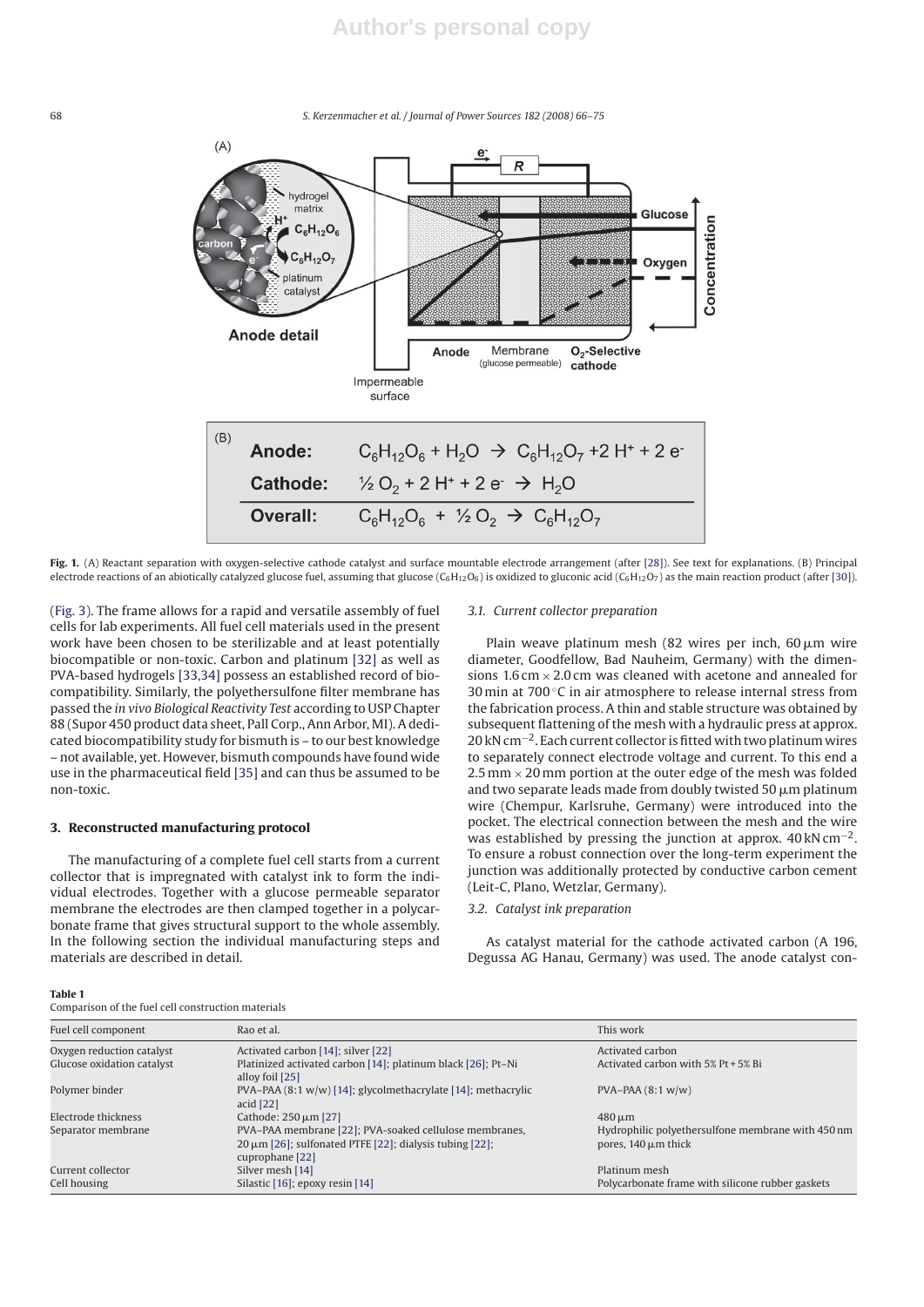#### *S. Kerzenmacher et al. / Journal of Power Sources 182 (2008) 66–75* 69

#### **Table 2**

Composition of the catalyst inks for cathode and anode

| Component                                 | Cathode composition (wt.%) | Anode composition (wt.%) |
|-------------------------------------------|----------------------------|--------------------------|
| Activated carbon (A 196)                  | 28.41                      |                          |
| Activated carbon (CF 196, 5% Pt + 5% Bi)  | $\overline{\phantom{a}}$   | 30.77                    |
| PVA ( $M \sim 240$ kg mol <sup>-1</sup> ) | 4.18                       | 4.06                     |
| PAA ( $M \sim 205$ kg mol <sup>-1</sup> ) | 0.52                       | 0.51                     |
| H <sub>2</sub> O                          | 66.89                      | 64.66                    |

sisted of an activated carbon supported Pt–Bi alloy (CF 196, 5% Pt + 5% Bi, Degussa AG Hanau, Germany). Prior to weighing both materials were dried for 30 min at 110 ◦C under air. A spreadable catalyst ink was prepared by thoroughly mixing the catalyst powders with a solution prepared from distilled water and appropriate amounts of poly(vinyl alcohol) (PVA 40–88,  $M \sim 205$  kg mol<sup>-1</sup>, Fluka Chemie GmbH, Buchs, Switzerland) and poly(acrylic acid) (PAA, *<sup>M</sup>* <sup>∼</sup> 240 kg mol−1, 25 wt.% partial sodium salt in water, Aldrich Chem. Co., Milwaukee, WI). The exact composition of the inks is listed in Table 2. Air bubbles entrapped in the catalyst ink were removed by 10-min vacuum treatment at approx. 10 mbar.

#### *3.3. Electrode fabrication*

Electrodes were fabricated in a two-step process with a doctor blade technique, as illustrated in Fig. 2. A fluorinated ethylene propylene foil (FEP, Bohlender GmbH, Germany) served as substrate from which the dried electrodes could be easily removed. At first a layer of catalyst ink was spread to a thickness of 260  $\mu$ m. The thickness of the layer was controlled by the height of a casting frame made from an appropriate number of adhesive tape layers. The platinum mesh current collector was introduced on top of the still wet catalyst layer. Immediately a second 260  $\rm \mu m$  layer of catalyst ink was applied with the same technique as before. The electrodes were dried overnight at room temperature and subsequently thermally crosslinked in air atmosphere at 145 ◦C for 80 min. The crosslinked electrodes and the polyethersulfone separator membrane (Pall Supor 450, 450 nm pore size, 140 µm thickness, VWR, Darmstadt, Germany) were equilibrated in phosphate buffered saline (PBS tabs/pH 7.4, Invitrogen, Karlsruhe, Germany) at room temperature. Entrapped air within the components was removed by a 60-min vacuum treatment in PBS at approx. 10 mbar.

#### *3.4. Fuel cell assembly*

Following the degassing step the still wet fuel cell components were clamped together in a polycarbonate holder (jet-cut from 5 mm Makrolon, Bayer Sheet Europe GmbH, Darmstadt, Germany), using silicone rubber gaskets (jet-cut from 2 mm thick silicone elastomer foil, # 115–2325, VWR, Darmstadt, Germany) and four nylon screws (Fig. 3). The complete device was immersed in PBS and subject to a second vacuum treatment to remove any air pockets that formed during the assembly procedure. Fig. 3 depicts the construction of the complete fuel cell. Both cathode and anode have a nominal thickness of 480  $\mu$ m, with active electrode dimensions of  $1.5$  cm  $\times$  1.5 cm.

#### **4. Experimental procedures**

The long-term performance of three fuel cells has been characterized in a series of regularly recorded current density–potential curves. To avoid an overestimation of the performance by an excessively fast scan rate the current density has been increased in steps of 4.4  $\mu$ A cm<sup>-2</sup> once the fuel cells attained a stable potential with a voltage drift of less than 0.2 mV h−1. The recording of a complete load curve with seven current density steps thus requires approx. 1 week. Given the time-dependent degradation of the fuel cell performance it is not feasible to investigate the effect of different oxygen partial pressures on fuel cell performance by a sequential experimental procedure. The three fuel cells from the long-term experiment therefore serve as a baseline to which the performance of a fourth cell, operated in parallel but under different oxygen partial pressures, is compared. A different strategy has been devised to characterize the glucose sensitivity of the fuel cell performance. The fuel cells were operated at constant current density, and by stepwise additions of glucose its direct effect on electrode potential and thus fuel cell performance can be shown. In the following the test setup and the experimental procedures for long-term performance, oxygen sensitivity and glucose sensitivity as well as the data analysis are explained in detail.

## *4.1. Test setup*

The fuel cells were mounted on top of a glass slide in individual 600 ml glass beakers using epoxy resin (UHU plus sofort fest, UHU Bühl, Germany). A polycarbonate (5 mm Makrolon, Bayer Sheet Europe GmbH, Darmstadt, Germany) lid with openings for aeration, medium exchange, reference electrode and gas outlet was fitted on top of the beaker and sealed with silicone elastomer (Sylgard 186, Dow Corning, Wiesbaden, Germany). It was also used to glue a 2-mm silicone rubber sheet with central hole on top of the polycarbonate lid. This way a gas-tight seal around the reference electrode opening could be established. All other openings were equipped with sterile filters (FP  $30/0.2$  CA-S,  $0.2 \mu m$  pore size, Whatman GmbH, Dassel, Germany).

After assembly in the glass beakers the cells were autoclaved at 121 ◦C for 15 min in phosphate buffered saline to prevent the growth of microorganisms. The heat sensitive reference electrodes were thoroughly rinsed with 70 vol.% ethanol and introduced into the beakers after autoclavation under a sterile workbench. Subsequently the phosphate buffered saline was exchanged through the sterile filters with fresh, non-autoclaved phosphate buffered saline.

The individual fuel cells were connected in series with a single Keithley 2400 source meter (Keithley Instruments, Germering, Germany) operating in galvanostatic mode (at defined current), as depicted in Fig. 4. All fuel cells were therefore subject to an identical load profile throughout the experiments reported in this work. The potentials of cathode and anode were recorded in 5-min intervals against the saturated calomel reference electrode (KE11, Sensortechnik, Meinsberg, Germany), using a Keithley 2700 digital multimeter system (Keithley Instruments, Germering, Germany). In addition, for each data point the current was recorded by measuring the voltage drop across a 100  $\Omega$  shunt resistor connected in series with the fuel cells.

The aeration gas flow rate was controlled for each cell individually with a variable area flowmeter (Dwyer TMF-RMA-3-SSV,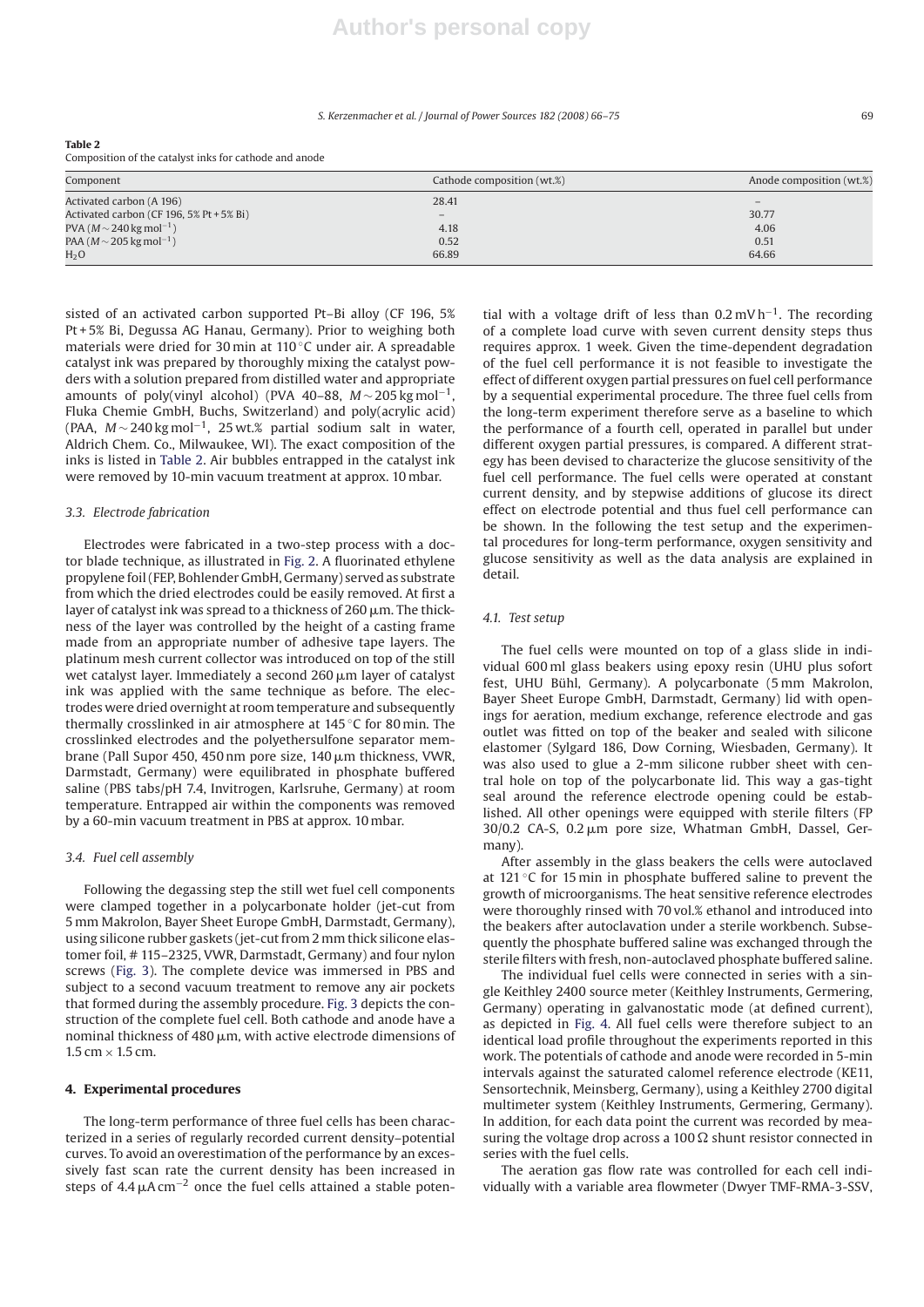70 *S. Kerzenmacher et al. / Journal of Power Sources 182 (2008) 66–75*



**Fig. 2.** Electrode fabrication by doctor blade technique. See Section 3.2 for explanations.



**Fig. 3.** (A) Fuel cell components. (1) Polycarbonate frame; (2) silicone rubber gasket; (3) cathode; (4) separator membrane; (5) anode; (6) silicone rubber gasket; (7) polycarbonate backing. (B) Picture of the prototype, the arrows indicate the wire connections.



**Fig. 4.** Fuel cell test setup. See Section 4.1 for explanations.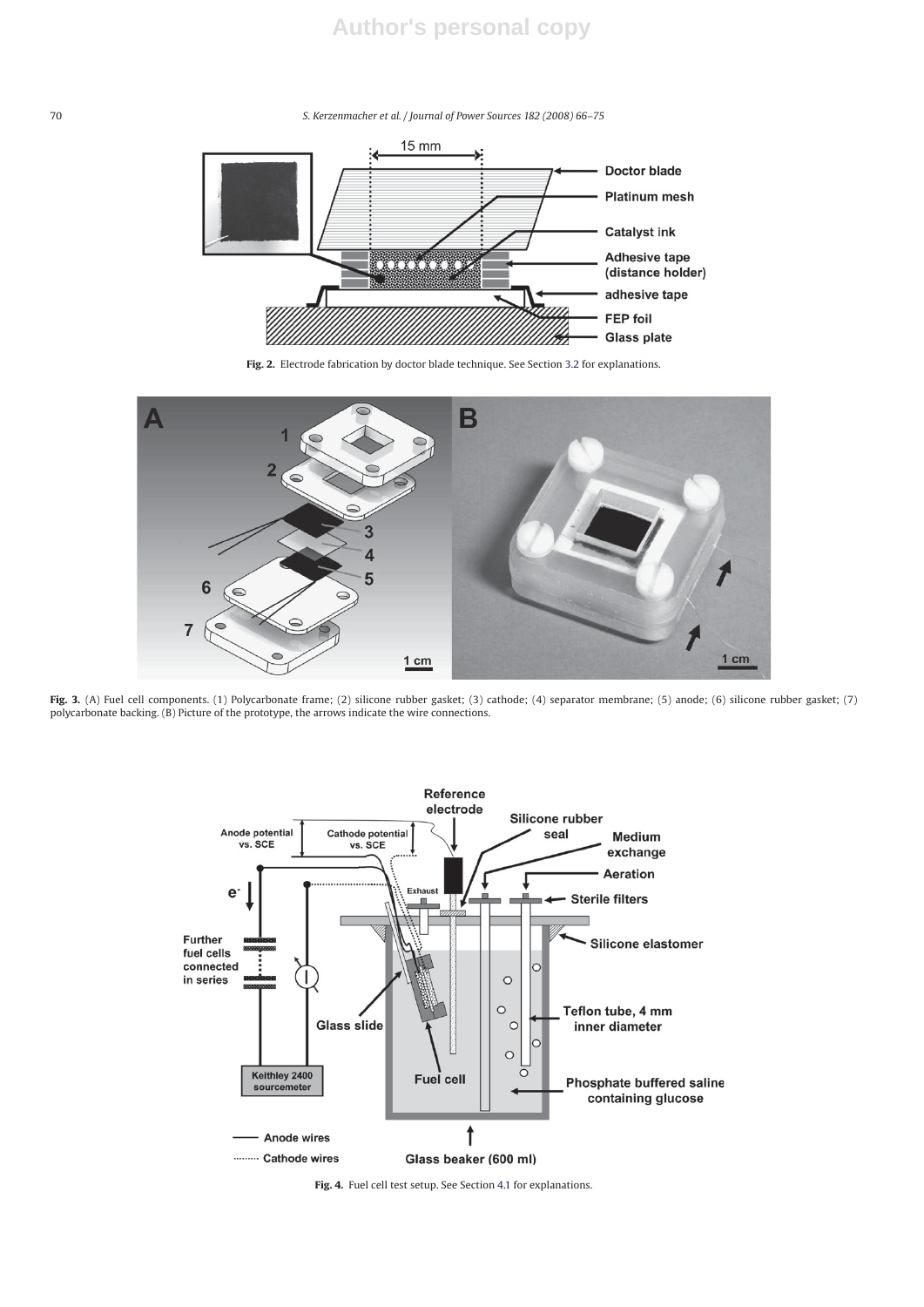Techmark, München, Germany) at  $0.5$  Lmin<sup> $-1$ </sup>. Excessive evaporation of the testing medium was prevented by humidification of the gases in a bubble column. Evaporated water was regularly replaced with distilled water through the sterile filters, the replenished volume typically amounting to less than 5% of the total volume. The complete setup was installed in an incubator to maintain the testing solution at a constant temperature of  $(37 \pm 1)$  °C.

#### *4.2. Fuel cell start-up and long-term performance*

For start-up the fuel cells were held at open circuit in fully aerated ( $pO<sub>2</sub>$  = 196 mbar), glucose-free PBS. After reaching a stable cell voltage the glucose concentration in testing solution was adjusted to  $5.0 \times 10^{-3}$  mol L<sup>-1</sup> by adding the appropriate amount of glucose (from  $\alpha$ -*D*(+)-glucose monohydrate, Roth, Karlsruhe, Germany) dissolved in 5 ml distilled water through the sterile filter. Again, the fuel cells were allowed to reach a stable open circuit voltage (OCV), and then operated for 4 days at a current density of 17.8  $\mu$ A cm<sup>−2</sup>.

The long-term performance was characterized by performing seven load experiments over a period of 240 days. Starting from  $0 \,\mu$ A cm<sup>-2</sup> (open circuit) to a maximum value of 26.7  $\mu$ A cm<sup>-2</sup> the current density was increased in steps of 4.4  $\mu$ A cm<sup>−2</sup> once all fuel cells reached a stable cell potential (voltage drift of less than  $0.2$  mV h<sup>-1</sup> at a given current density). The testing medium throughout this experiment was fully aerated ( $pO<sub>2</sub>$  = 196 mbar) PBS at  $(37 \pm 1)$ °C, containing  $5.0 \times 10^{-3}$  mol L<sup>-1</sup> glucose. Before each load experiment it was exchanged through the sterile filters.

In the final load experiment the testing medium was purged with nitrogen to remove oxygen. The anodes were operated against an external counter electrode and a load experiment was performed as described above while the fuel cell cathodes were held at open circuit. The counter electrode (platinum mesh) was situated in a separate beaker filled with PBS. Both beakers were connected by an ion bridge, constructed from a polymer wick inside a silicon rubber tube, filled with PBS.

In between 112 and 169 days of operation the fuel cells were operated at constant current density but under varying concentrations of glucose and oxygen, to investigate the glucose sensitivity of the fuel cells (see Section 4.4).

#### *4.3. Oxygen sensitivity*

In parallel to the long-term experiment a fourth fuel cell was operated under the same conditions but varying oxygen partial pressures. Between 30 and 80 days of operation complete load curves were obtained under oxygen partial pressures of 131, 65, and 33 mbar. Here, the oxygen partial pressure of 65 mbar (∼7% oxygen saturation) is approximately between the values reported for wellvascularized tissue (38 mmHg [36]) and subcutaneous tissue of the human arm (60 mmHg [37]). In lack of more accurate data, this intermediate value was chosen as the upper limit resembling the physiological range in body tissue. As lower limit an oxygen partial pressure of 33 mbar (∼3.5% oxygen saturation) was selected, which corresponds to the value found in the femoral muscle of the mouse (24 mmHg [38]). The oxygen concentration in the testing medium was adjusted by mixing corresponding amounts of nitrogen (99.999% purity) and air with variable area flowmeters (Model 112-02TA, Analyt-MTC, Müllheim, Germany; estimated accuracy:  $\pm$ 2 mbar in terms of oxygen partial pressure). The total gas flow was kept constant at 0.5 L min−<sup>1</sup> in all cases.

#### *4.4. Glucose sensitivity*

To assess their glucose sensitivity the fuel cells were operated at constant current density but varying glucose concentrations between  $2.5 \times 10^{-3}$  and  $10.1 \times 10^{-3}$  mol L<sup>-1</sup>. This range includes the values reported for adipose tissue and blood  $(3.8 \times 10^{-3}$  and 5.0 <sup>×</sup> <sup>10</sup>−<sup>3</sup> mol L−1, respectively [39]). The glucose concentration was increased in steps of  $1.3 \times 10^{-3}$  mol L<sup>-1</sup> once the cell potential stabilized (voltage drift less than 0.2 mV h−1). To maintain sterility the appropriate amounts of glucose were dissolved in 5 ml of distilled water and introduced into the beaker through a sterile filter. These experiments were performed at oxygen partial pressures of 196 mbar (corresponding to full aeration) and 33 mbar (corresponding to the low value of the estimated physiological range, see Section 4.3).

#### *4.5. Data evaluation and graphical presentation*

For each load experiment current density–potential plots were constructed from the stable (voltage drift less than  $0.2 \text{ mV h}^{-1}$ ) electrode potentials at a given current.

The oxygen sensitivity of the fuel cells is presented in a graph showing the difference in electrode potential between three reference fuel cells (operated at  $pO<sub>2</sub> = 196$  mbar) and a fourth fuel cell operated at lower oxygen partial pressures. Corresponding current density–potential difference plots were constructed according to the relation  $\Delta E_{\text{O}_2} = E(\text{O}_2) - E_{\text{Ref}}$ . Herein  $\Delta E_{\text{O}_2}$  represents the difference in electrode potential, whereas  $E(O_2)$  and  $E_{Ref}$  are the current density dependent electrode potentials of the fuel cells operated at lower oxygen partial pressure and the reference fuel cells, respectively.

A glucose sensitivity graph was constructed according to  $\Delta E_{\text{Glc}} = E_{\text{after}} - E_{\text{before}}$ . Here  $\Delta E_{\text{Glc}}$  is the shift in anode potential, with  $E_{before}$  and  $E_{after}$  denoting the stable (voltage drift less than  $0.2$  mV h<sup>-1</sup>) anode potential before and after increasing the glucose concentration in steps of  $1.3 \times 10^{-3}$  mol L<sup>-1</sup>.

Throughout this work the experimental results for power density and potential are reported as (mean value  $\pm$  sample standard deviation). Bars in graphs represent the minimum and maximum value of three experiments conducted in parallel.

#### **5. Results and discussion**

## *5.1. Fuel cell start-up*

In Fig. 5 the exemplary start-up of one fuel cell in phosphate buffered saline at 37 ◦C is shown. Starting from time zero the test-



**Fig. 5.** Exemplary evolution of the electrode potentials at zero current (OCV) in PBS. Starting from time zero the testing solution was continuously bubbled with humid air, corresponding to an oxygen partial pressure of 196 mbar. After reaching a stable open circuit potential glucose was added, the final concentration amounting to  $5.0 \times 10^{-3}$  mol L<sup>-1</sup> glucose (as indicated in the figure).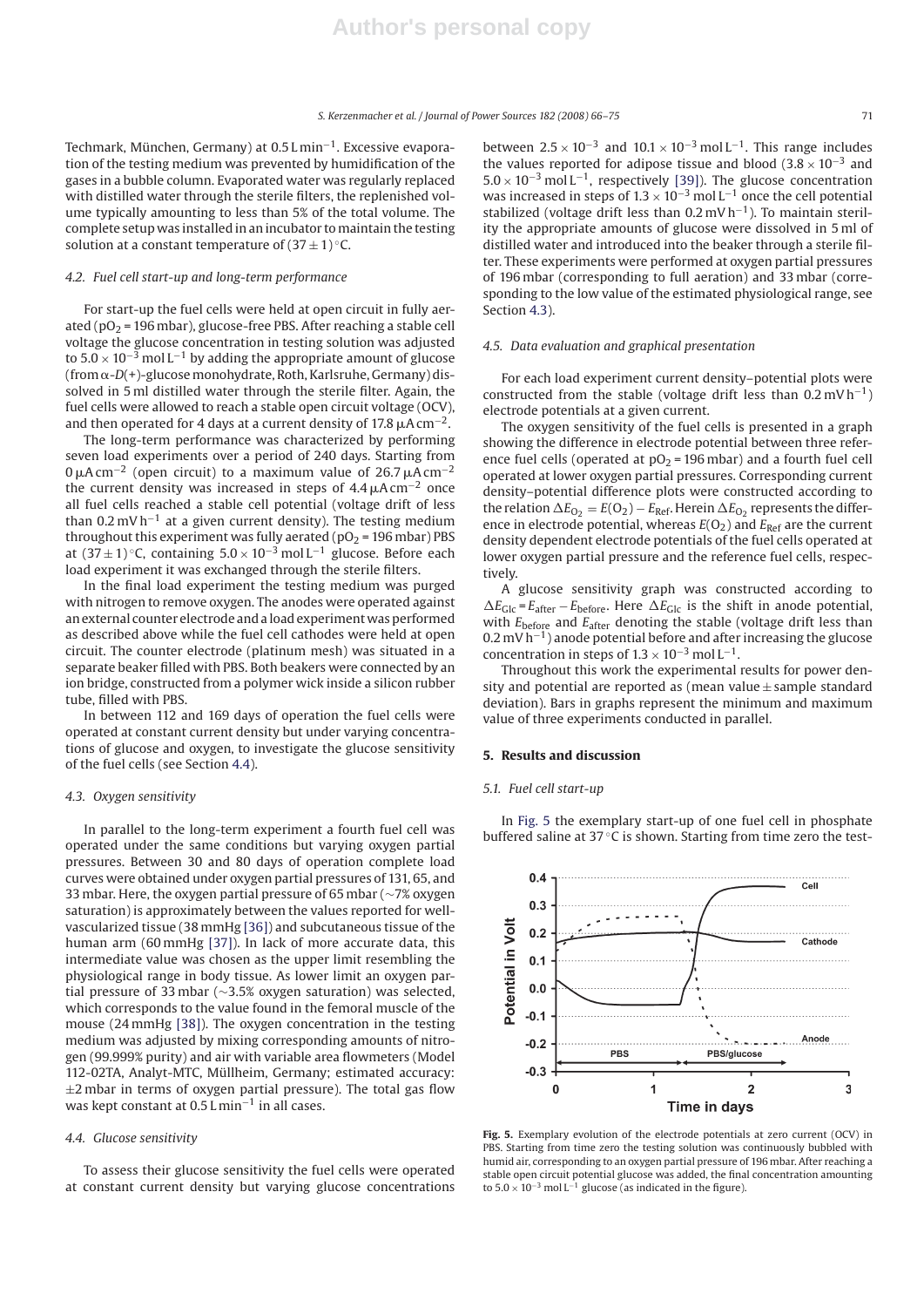72 *S. Kerzenmacher et al. / Journal of Power Sources 182 (2008) 66–75*



**Fig. 6.** Current density–potential plots of the complete fuel cells recorded after 10 and 234 days of operation, as indicated in the figure. Given are the average values of three parallel experiments, bars represent maximum and minimum values.

ing solution was purged with humid air ( $pO<sub>2</sub>$  = 196 mbar). In the absence of glucose both fuel cell electrodes approach their respective open circuit potential of oxygen reduction within 1 day. Due to the higher catalytic activity of the platinum–bismuth catalyst the anode open circuit potential is by approximately 60 mV more positive than the open circuit potential of the activated carbon cathode, resulting in a reversal of cell polarity. Since platinum–bismuth is also catalytically active for glucose oxidation the anode open circuit potential attains a drastically more negative value upon addition of glucose to the testing solution. Due to the presence of oxygen and the associated mixed potential formation the open circuit potential of the anodes reaches only to  $-(197 \pm 7)$  mV vs. SCE, in contrast to the  $-(518 \pm 25)$  mV vs. SCE that have been obtained with similar electrodes in oxygen-free solution ([8], see also Fig. 9). The activated carbon cathode, which is not catalytically active towards glucose oxidation, exhibits only a small negative shift of approx. −20 mV in open circuit potential upon addition of glucose. The open circuit voltage of the complete fuel cells thus approaches  $(363 \pm 11)$  mV.

## *5.2. Long-term performance*

The average current density–potential curve of three glucose fuel cells, recorded after 10 days and again after 234 days of operation, is compared in Fig. 6. Its shape exhibits the typical fuel cell features. In the low current density range, between open circuit and 4.4  $\mu$ A cm<sup>-2</sup>, the slope of the voltage curve is steeper, correspond-



**Fig. 8.** Time-dependent evolution of cathode and anode potentials at open circuit (−), at 8.9  $\mu$ A cm<sup>-2</sup> (−−−), and at 17.8  $\mu$ A cm<sup>-2</sup> (−−−). Cathode and anode potentials (as indicated in the figure) are extracted from repeatedly recorded current density–potential plots and quoted against a saturated calomel electrode (SCE) in the same solution. Given is the average of three parallel experiments, bars represent maximum and minimum values.

ing to the activation polarization of the electrochemical reactions [40]. At current densities between 4.4 and 13.9  $\mu$ A cm<sup>-2</sup> the linear slope reflects the polarization attributed to ohmic losses within the fuel cell [40]. Over the investigated current density range no mass transport limitation is apparent, which would be indicated by a rapid decay of cell voltage at high current densities.

Between days 10 and 234 the maximum power density decreases from (3.3  $\pm$  0.2) to (1.0  $\pm$  0.05)  $\mu$ W cm<sup>-2</sup>, a reduction in performance by approx. 70%. This is comparable to the results of Rao et al. [22] where over a period of 80 days the power output of a fuel cell operated in modified Ringer-solution ( $5 \times 10^{-3}$  mol L<sup>-1</sup> glucose,  $\text{pO}_2$  = 47 mbar) decreased by 50% from approx. 110 to 55  $\mu$ W. Unfortunately the dimensions and construction of this fuel cell have not been specified, so that a direct comparison of power densities is not possible. Elsewhere Rao et al. reported power densities between 4 [14] and 7  $\mu$ W cm<sup>-2</sup> [22], which is in the range of the present results.

From the polarization curves in Fig. 6 it is apparent that the performance degradation over time is largely caused by a loss in open circuit voltage, which decreases from  $(337 \pm 10)$  mV at day 10 to  $(241 \pm 6)$  mV at day 234. Only a minor fraction of the overall degradation stems from an increase in activation and also ohmic polarization. Here the performance characterization with



Fig. 7. Polarization plots of the fuel cell's cathode and anode, recorded after 10, 47, 192, and 234 days of operation (as indicated in the figure). Given is the average of three parallel experiments, bars represent maximum and minimum values.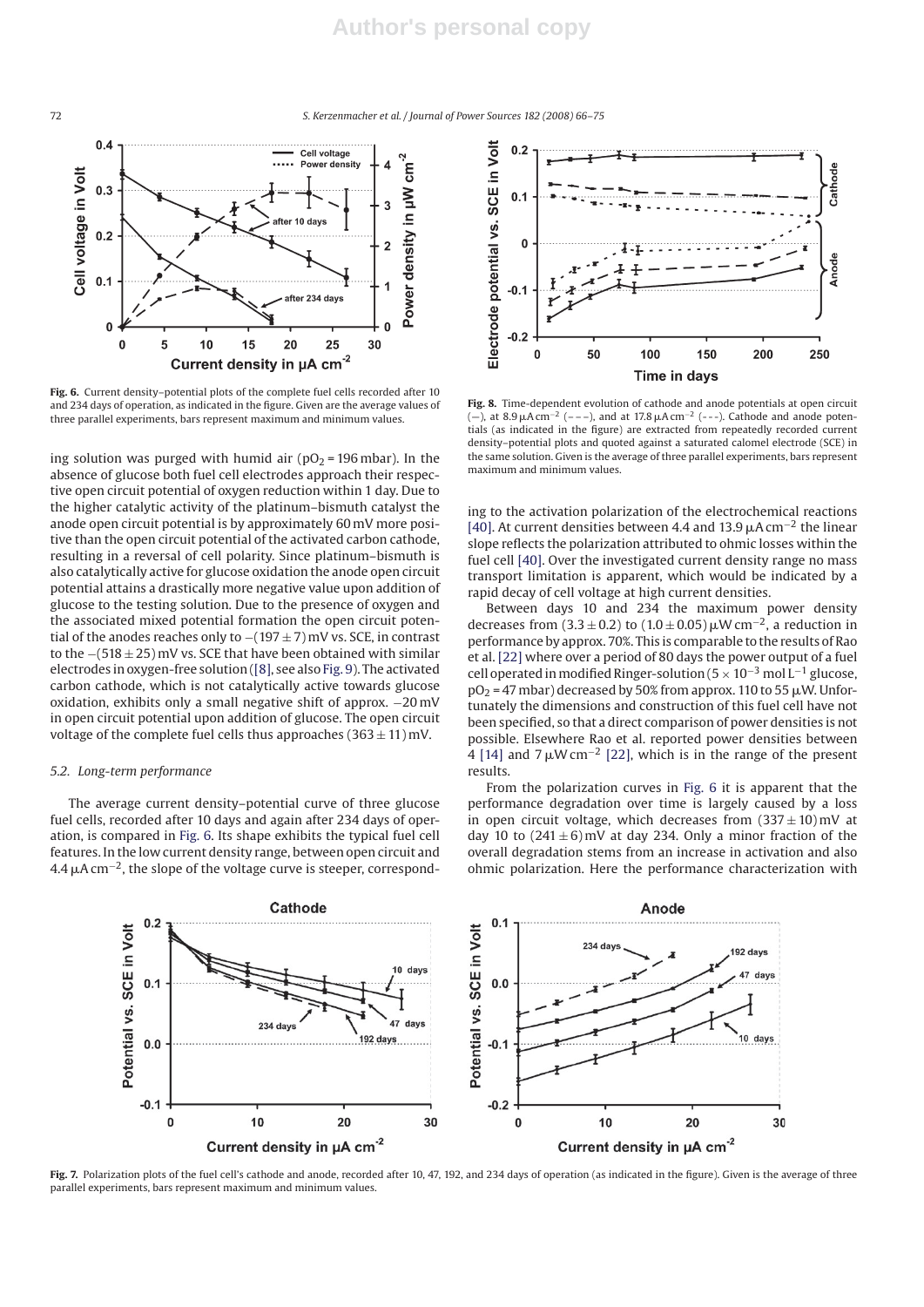*S. Kerzenmacher et al. / Journal of Power Sources 182 (2008) 66–75* 73



**Fig. 9.** Comparison between current density–potential plots of aged and freshly prepared anodes. (A) Freshly prepared half-cell anodes in oxygen-free solution. (B) Aged fuel cells anodes in oxygen-free solution (after 259 days of operation). (C) Aged fuel cells anodes in aerated solution (after 234 days of operation, see also Fig. 7). Given is the average of three parallel experiments, bars represent maximum and minimum values.

individually recorded electrode potentials allows for the separate assessment of cathode and anode degradation. The corresponding current density–potential plots, recorded at different times during the long-term experiment, are shown in Fig. 7. For clarity only the curves recorded after 10, 47, 192, and 234 days are displayed. In addition, the progression of performance degradation over the 240 day testing period is shown in Fig. 8. Displayed are the potentials of cathode and anode at open circuit, 4.4, and 17.8  $\mu$ A cm $^{-2}$ .

The cathode open circuit potential does not change significantly over the complete testing period. However, there is a gradual increase in cathode polarization under load. The degradation rate is virtually constant and amounts to  $-(0.132 \pm 0.01)$ and  $-(0.193 \pm 0.02)$  mV day<sup>-1</sup> for current densities of 8.9 and 17.8  $\mu$ A cm<sup>-2</sup>, respectively (Fig. 8). From the shape of the cathode current density–potential plots degradation can be attributed to two processes, dominating in different current density regimes. At current densities below 4.4  $\mu$ A cm<sup>-2</sup> the increased polarization suggests a decrease in catalytic activity of the catalyst (activation polarization). The area specific resistance of the cathode in the ohmic range can be calculated from the linear slope between 4.4 and 13.3  $\mu$ A cm<sup>−2</sup>. Between days 10 and 234 it increases from  $(75.4 \pm 0.2)$  to  $(111.2 \pm 3.8)$  k $\Omega$  cm<sup>2</sup>. This suggests a decrease in electrical conductivity of the cathode due to a loss of electrical contact between the catalyst particles, and might be related to extended swelling or chemical degradation (hydrolysis) of the PVA–PAA hydrogel binder [22].

A different behavior is observed at the anode, which clearly dominates the overall degradation of fuel cell performance. Between days 10 and 84 of the experiment the anode exhibits a higher degradation rate than the cathode. It amounts to +(0.9  $\pm$  0.2) and +(0.9  $\pm$  0.3) mV day<sup>-1</sup> for current densities of 8.9 and 17.8  $\mu$ A cm<sup>-2</sup>, respectively. For both current densities this value decreases to +(0.1  $\pm$  0.1) mV day<sup>-1</sup> between 84 and 192 days of operation, which is comparable to the cathode. Although this suggests a possible stabilization there is again an increase in degradation rate between days 192 and 234 of the experiment, amounting to +(0.8 ± 0.1) and +(1.2 ± 0.1) mV day<sup>-1</sup> for current densities of 8.9 and 17.8  $\mu$ A cm<sup>-2</sup>, respectively (Fig. 8).

As can be seen from both, Figs. 7 and 8, the anode degradation is governed by a large positive shift in open circuit potential, amounting to  $+(109 \pm 10)$  mV between days 10 and 234. In contrast to the cathodes, the anode polarization plots exhibit a comparable slope throughout the experiment. Unfortunately, the linear slope between 4.4 and 13.3  $\mu$ A cm<sup>-2</sup> cannot be solely attributed to ohmic anode polarization, due to the possible interference of oxygen crossover through the cathode. Therefore the calculation of the area specific resistance is not useful.

Although the positive shift in anode open circuit potential indicates a decrease in catalytic activity, a corresponding activation polarization in the low current density range is not observed. A reasonable explanation can be the presence of oxygen at the anode due to an incomplete reactant separation. The simultaneous oxidation of glucose and reduction of oxygen at the non-selective anode would thus lead to an internal current and polarization independent of external current flow. To verify this hypothesis the aged fuel cell anodes were operated in oxygen-free medium against an external counter electrode. The corresponding current density–potential plot, recorded after 259 days of operation is shown in Fig. 9, together with the polarization curve of freshly prepared similarly constructed half-cell anodes [8] in oxygen-free solution. For comparison, the current density–potential plot of the aged anodes operated as part of a fuel cell in aerated solution is also shown. The before mentioned hypothesis is endorsed by the experimental results, since in oxygen-free medium the aged fuel cell anodes now exhibit a pronounced activation polarization in the low current density region. In contrast, no activation polarization is apparent with the freshly prepared half-cell anodes operated under the same conditions. Furthermore, the open circuit potential of the aged anodes is by approximately 180 mV more positive than with



**Fig. 10.** Effect of oxygen partial pressure on the electrode potentials at different current densities. The oxygen partial pressure in the testing medium is indicated in the figure. The potential values are normalized to the corresponding potentials of three reference fuel cells operated at an oxygen partial pressure 196 mbar. Bars represent maximum and minimum values.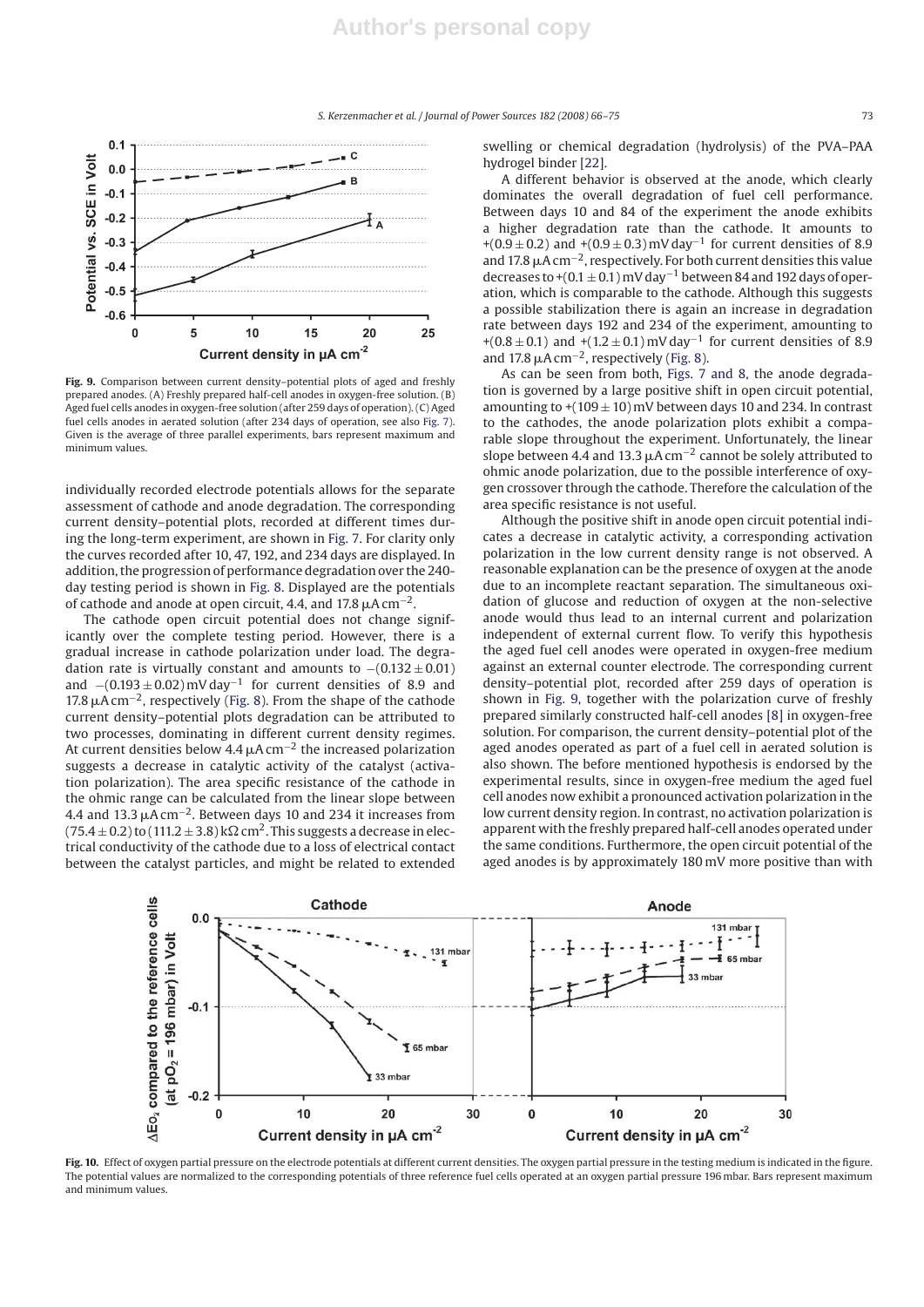the freshly prepared anodes. Both, the positive shift in open circuit potential and the apparent activation polarization after prolonged operation indicate that degradation at the anode stems from a deactivation of the platinum–bismuth catalyst. A likely explanation for the loss in catalytic activity is the adsorption of glucose oxidation products [41,42].

## *5.3. Oxygen sensitivity*

In Fig. 10 the effect of lower oxygen partial on anode and cathode potential of an operating fuel cell is compared to three reference fuel cells operating at the constant oxygen partial pressure of 196 mbar. At the cathode, a decrease in oxygen partial pressure from 196 to 33 mbar has only a small effect on open circuit potential, amounting to  $-(14\pm8)$  mV. The corresponding anode open circuit potential shift is approx. sevenfold larger and amounts to −(103 ± 9) mV. The large negative potential shift at the anode is attributed to a diminished oxygen crossover through the cathode at lower oxygen partial pressures. Consequently the formation of the mixed potential at the anode is less pronounced and the electrode attains a more negative potential closer to the redox potential of glucose oxidation (see also Section 2.1).

Under load the cathode polarization (as compared to the reference cells) increases both, with increasing current density and decreasing oxygen partial pressure. This shows that under reduced oxygen partial pressures mass transfer losses increasingly dominate the cathode reaction. These losses are partly counterbalanced by a more negative anode potential due to diminished oxygen crossover. A change in oxygen partial pressure from 196 to 131 mbar therefore does not lead to a significant change in peak performance of the fuel cells. However, at the lower physiological oxygen partial pressures (65 and 33 mbar, estimated range in body tissue, see Section 4.3) the peak performance is reduced by approximately 20%, as compared to the reference cells operating at an oxygen partial pressure of 196 mbar (data not shown). Also, there is a noticeable negative shift in anode potential when decreasing the oxygen partial pressure from 65 to 33 mbar, amounting to values around 20 mV over the investigated current density range. This shows that even in the relatively low physiological oxygen partial pressure range the reactant separation in the fuel cell is incomplete.

#### *5.4. Glucose sensitivity*

The sensitivity of the fuel cells electrode potential to variations in glucose concentration was investigated at a current density of 8.9  $\mu$ A cm $^{-2}$  and under oxygen partial pressures of 196 and 33 mbar. The cathode potential is not significantly influenced (voltage shift of less than 2 mV, data not shown) by variations in glucose concentration within the investigated range. In contrast, the stepwise increase of glucose concentration results in a negative potential shift at the anode (Fig. 11). Both, at oxygen partial pressures of 196 and 33 mbar this negative potential shift decreases with increasing glucose concentration in the testing solution. The magnitude of the negative potential shift is more pronounced at 196 mbar oxygen partial pressure. Here, the increase in glucose concentration from  $3.8 \times 10^{-3}$  to  $5.0 \times 10^{-3}$  mol L<sup>-1</sup> (approximate concentration difference between tissue and blood [39]) results in a negative potential shift of −(131 ± 22) mV. This is almost eight times higher than the negative potential shift of  $-(17 \pm 1)$  mV observed at an oxygen partial pressure of 33 mbar. The glucose sensitivity can therefore be explained by the incomplete separation of reactants and the resulting crossover of oxygen to the anode (see also Section 5.2). Both, at lower oxygen partial pressure or higher glucose concentration the oxygen present at the anode is more effectively consumed by a direct chemical reaction with glucose in the outer layers of the



**Fig. 11.** Effect of glucose concentration increase on the anode potential at a current density of 8.9  $\mu$ A cm<sup>-2</sup>, recorded under two different oxygen partial pressures (as indicated in the figure). Given is the average of three parallel experiments, bars represent maximum and minimum values.

anode. The formation of a mixed potential is thereby diminished, and the anode attains a potential closer to the redox potential of glucose oxidation (see also Section 2.1). This explanation is in agreement with Wolfson et al. [24], who found that in the absence of oxygen the glucose oxidation performance of platinum electrodes is not significantly influenced by varying glucose concentrations in the range of  $0.05 \times 10^{-3}$  to  $50 \times 10^{-3}$  mol L<sup>-1</sup>.

Of particular interest is the performance of the fuel cells when both, the oxygen partial pressure and the glucose concentration resemble the situation in body tissue. This data point is available from the glucose sensitivity experiments conducted at an oxygen partial pressure of 33 mbar and with a glucose concentration of 3.8 10<sup>-3</sup> mol L<sup>-1</sup> in the testing solution. Under these conditions the fuel cell power density amounts to (0.74  $\pm$  0.12)  $\mu$ W cm $^{-2}$  (recorded after a total of 157 days of operation, data not shown). At the same oxygen partial pressure but at the higher glucose concentration of  $5 \times 10^{-3}$  mol L<sup>-1</sup> the power density is  $(0.83 \pm 0.09)$   $\mu$ W cm<sup>-2</sup>, a performance increase of only approx. 13%.

## **6. Conclusion**

Based on the historic publications of Rao et al. [14] we successfully reconstructed a comprehensive manufacturing protocol for abiotically catalyzed glucose fuel cells and characterized their longterm performance in physiological glucose solution. Over a period of 224 days the maximum power density decreased from  $(3.3 \pm 0.2)$ to  $(1.0 \pm 0.05)$   $\mu$ W cm<sup>-2</sup>. This is comparable to the performance reported for similarly constructed fuel cells [14,22].

A novel aspect of the present work is the characterization of fuel cell performance with individually resolved electrode potentials. This technique enables us to show that the major share of overall fuel cell degradation stems from a shift in anode open circuit potential to more positive values. The experimental results indicate that this roots from a gradual deactivation of the platinum–bismuth catalyst, presumably by adsorption of glucose oxidation products. The key challenge for successful long-term application of the technology as sustainable medical implant power supply will therefore be the development of more poisoning-resistant glucose oxidation catalysts. In this context Raney-type catalysts, fabricated from platinum–nickel alloys, have already shown excellent performance [25]. However, from the viewpoint of biocompatibility the use of nickel is problematic and future research will have to concentrate on non-toxic alloying partners.